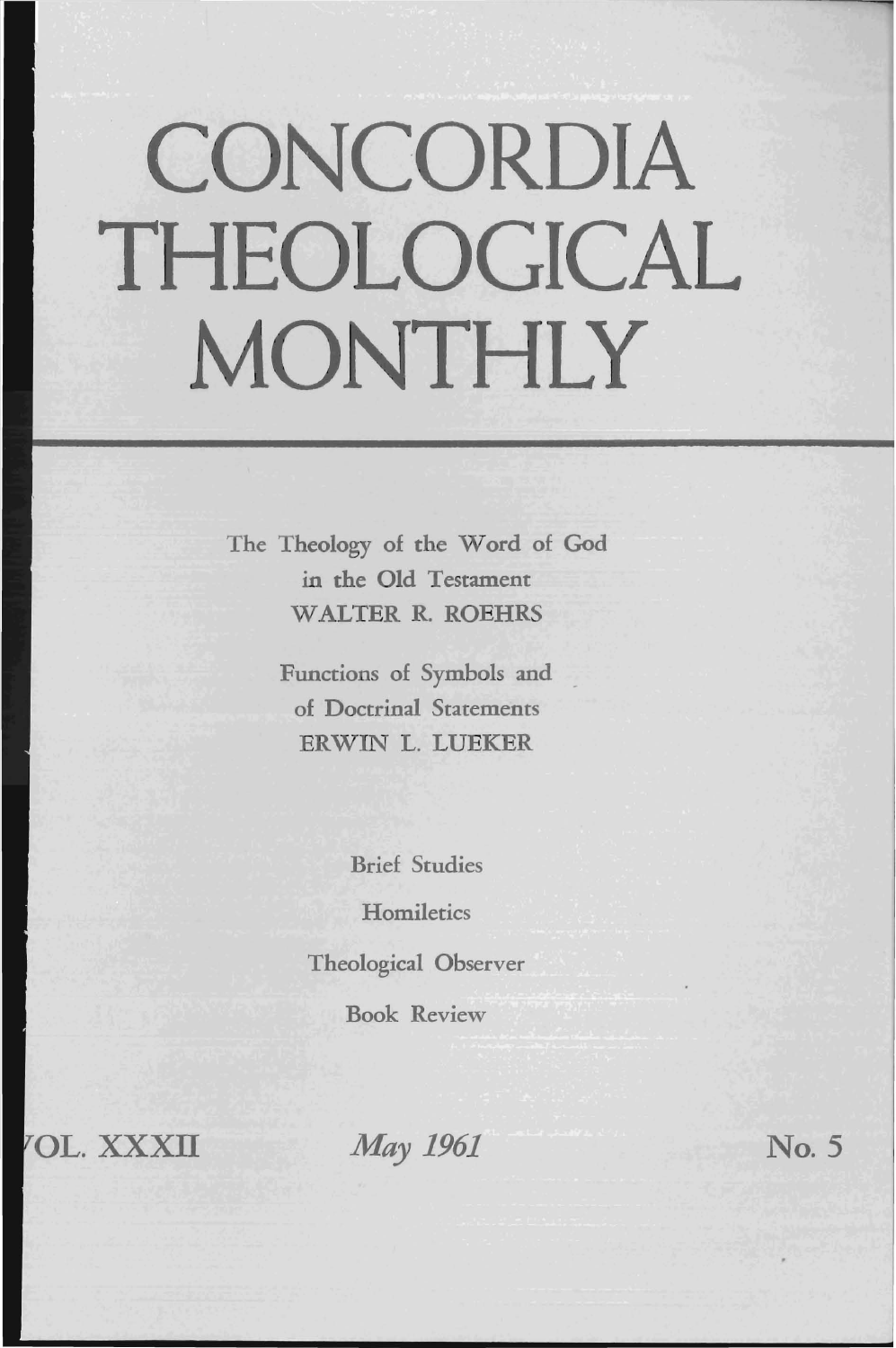## BASIC PRINCIPLES OF SYSTEMATIC THEOLOGY

In the *Anglican Theological Review* (January 1961) Prof. C. E. Hopkins of the Episcopal Divinity School in Philadelphia discusses the meaning of systematic theology, with the special question in mind where Dr. Tillich belongs with respect to it. We quote a few striking statements to illustrate the writer's "basic principles": "The systematic theologian produces a theologically oriented, systematic world view. He is a philosopher secondarily, but a theologian primarily. In his system theology is the master, and philosophy the servant." - "We do not mean merely a world view as illuminated by certain random dogmas of Christianity. We also mean a world view as organized around a system of dogmas taken in some kind of order and exhibited in something like a complete whole. . . . While not every dogmatic theologian is a systematic theologian, nevertheless, by this criterion every systematic theologian is a dogmatic theologian." $-$  "Not only must systematic theology serve the church to keep her corporately away from erratic positions; it must also serve the individual believer in making clear to him what is specific about Christian belief in contrast with that which is a mere change in the common world view." - "In so far as systematic theology is also a human endeavor, it too makes a genuine contribution when it retains its own discipline distinctly. In so far as it is a God-directed action it will speak not only with the time but to the time. It will have a good influence upon the church, and what it has to say will be identifiable with the message of Scripture."

JOHN THEODORE MUELLER

## BRIEF ITEMS FROM THE

## NATIONAL LUTHERAN COUNCIL

*Geneva.* - Crowning a year of negotia- "One of the acute problems confronting

has signed a contract authorizing the Lutheran World Federation to establish a powerful Christian radio center in Addis Ababa, it was announced at LWF headquarters here. The document, which will serve as both a franchise and a broadcasting license, was signed at the Ethiopian capital on Feb. 15, it was reported by Dr. Arne Sovik, director of the LWF's Department of World Mission. Final definition of the terms under which the radio project is to be carried out clears the way for the LWF Broadcasting Service to call for bids on construction and equipment of the program studios, administrative offices, transmitters, and staff residences.

Spokesmen of the service were not prepared to state when the station would begin functioning. Unofficially, however, it was anticipated that a one-kilowatt experimental transmitter might be habilitated by next August, with at least one of two 100-kw transmitters on the air late in 1962.

Establishment of the station is expected to involve a capital cost of about one million dollars. Religious and cultural programs, prepared in a chain of production studios located in scattered countries, are to be beamed to all parts of Africa, the Near East, and southern Asia.

 $Geneva. - A $150$  prize for the best new explanation of Martin Luther's Small Catechism, suitable for instruction purposes in Asia or Africa, was offered here by the Department of World Mission of the Lutheran World Federation. Dr. Arne Sovik, director of the department, announced that its annual writing competition this year will concern the textbook use of the shortest and simplest of world Lutheranism's confessional writings -the 431-year-old catechism which has been translated into scores of languages and used to instruct millions for church membership.

tions, the Imperial Government of Ethiopia pastors and other workers in the churches in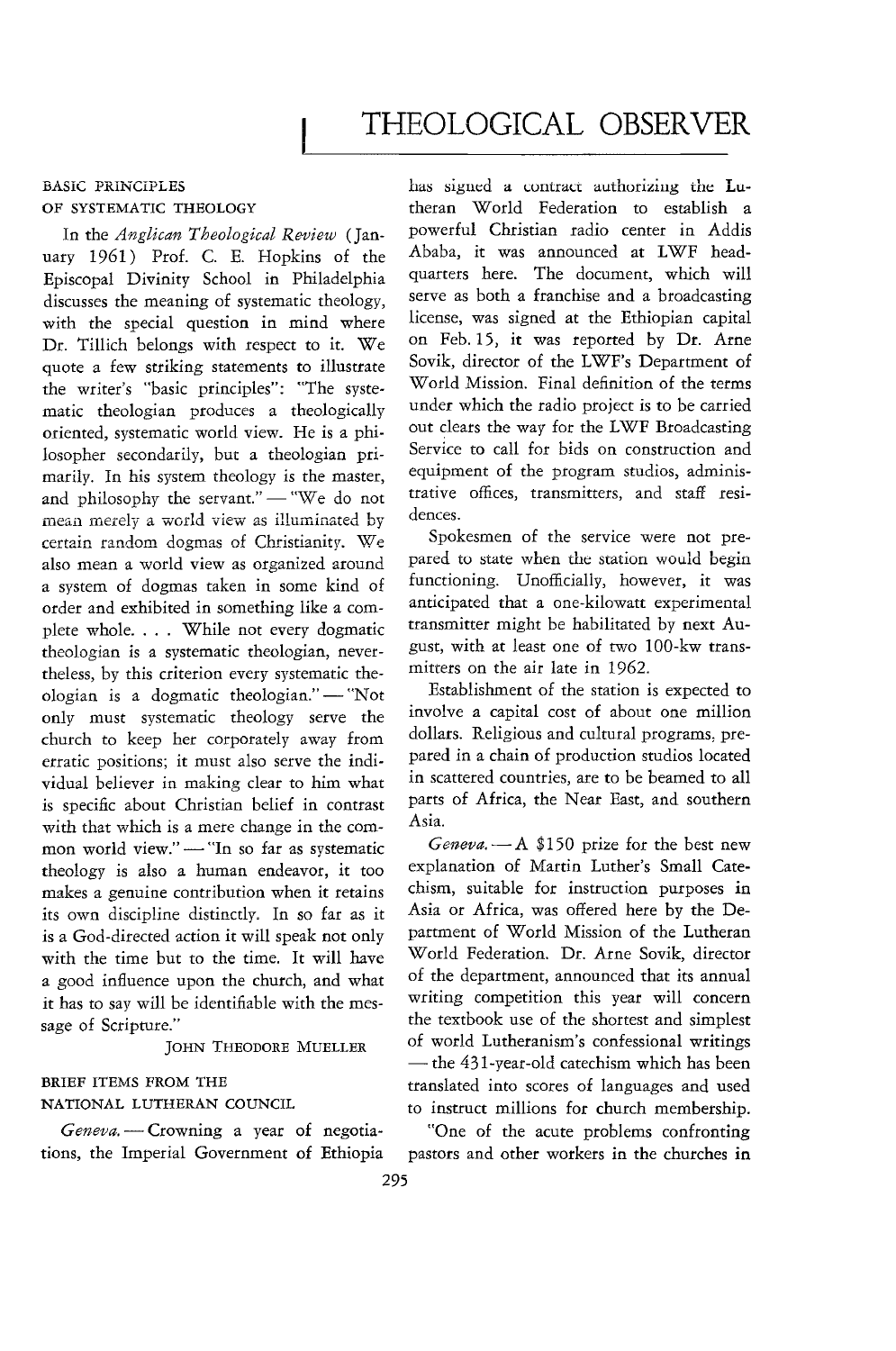Asia and Africa," he said, "is the necessity to explain the Church's catechism not simply in the language and thought patterns of the West or of a century ago, but in such a way as to speak to catechumens against the background of their own heritage and presentday situation."

Dr. Sovik stated that "any person or group of persons" - nationals, missionaries and others - "with first-hand experience in Christian education in Africa or Asia is eligible to compete" for the first prize and for two others of \$100 and \$50. He explained that entries should not be "an essay on the theory or methods of catechetical instruction" but rather should "provide explanatory material for the use either of the catechetical teacher or his students or both." It may include illustrative material in the form of learning devices, stories and charts.

Those interested in competing were advised to request a copy of the contest rules from the LWF Department of World Mission at 17 route de Malagnou, Geneva. Deadline for the mailing of entries is Jan. 31, 1962.

*Geneva.* - Relations between Roman Catholics and Protestants in Latin America have begun to improve and give hope of continuing in that direction, according to the director of the Lutheran World Federation's Committee on Latin America. An important factor in this "change of climate" has been the call of Pope John XXIII for an "ecumenical council" and contact with "separated brethren," said the LWF official, Dr. Stewart W. Herman. He expressed views on the matter at stops on an official visit to several European countries and upon his return to his office in New York.

Two other factors he cited were related to the ways that Latin American affairs have been affected by the rise to power of the Cuban leader Fidel Castro. They were, on the one hand, the continentwide social revolution with which Castro has indentified himself and, on the other, his "alliance with Communism."

At the same time, he said, "the events in Cuba . . . have had quite an effect" on the Latin American churches' growing appreciation of the challenge they face in changing social conditions. "If developments are to be an evolution and not a revolution, the churches have to assume their responsibility," Dr. Herman said in an interview with the Copenhagen Christian daily Kristeligt Dag*blad.* 

"This means that the Roman Catholic and Protestant churches, if they cannot actually work together, must at least be able to work side by side and on speaking terms with each other." Meanwhile, he added, "Lutheran churches have as much freedom as they can desire for their work" in Latin America.

At New York upon his return, Dr. Herman mentioned Colombia particularly as a country showing a "change of climate" between Roman Catholics and Protestants. "The most important reason for this ... is undoubtedly the change of government," he said. "But another important reason is the Pope's call for a council and contact with 'separated brethren.'"

"Still another important reason is the embarrassment to the Roman Catholic Church caused by widespread attention given to incidents of deliberate persecution. Last but not least, Castro's alliance with Communism seems to call for a united Christian front."

The LWF official said that when he visited Colombia in December "a first-page photograph in one of Bogota's leading dailies showed priests and pastors sitting down to discuss differences of religious faith before a crowd of 5,000 in Cali." A few years ago, he asserted, "such a meeting would have been not only impossible but inconceivable."

During his *visit* to Europe Dr. Herman conferred in Switzerland with fellow LWF executives, met at Fulda with a consultative *committee* of German churches and Protes-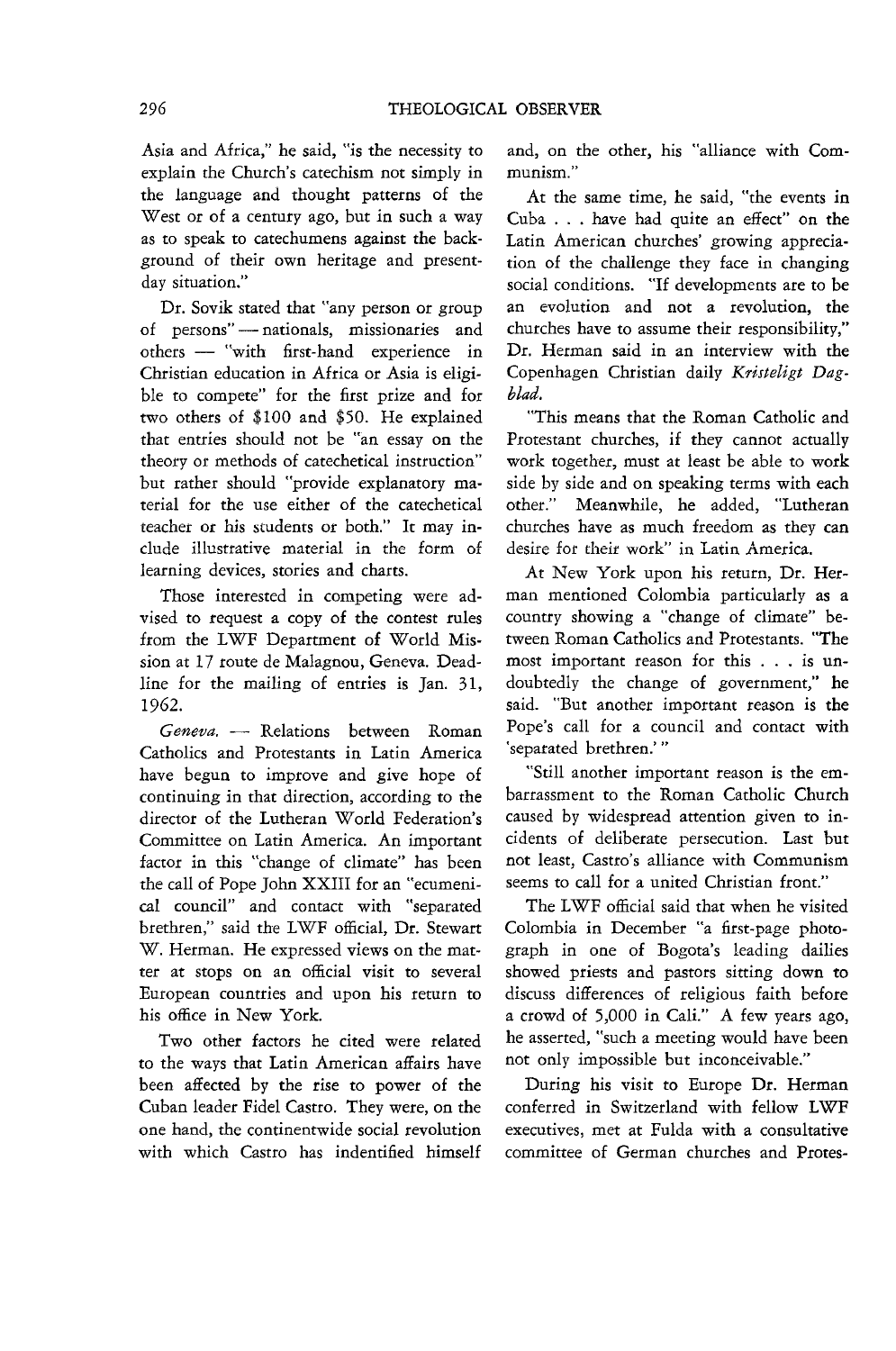tant agencies interested in Latin America, and then held discussions at four Scandinavian capitals aimed at strengthening the Nordic Lutheran ministry in Latin America.

His talks in the northern countries were mainly with leaders of Lutheran seamen's missions concerning joint action in Central and South American ports and with officials of LWF national committees respecting support for the work of which Dr. Herman is director.

*Geneva.* - India's largest Lutheran church body, which functions in the Telugu-speaking area in the southeastern part of that country, has elected new officers.

The Rev. T. Krupadanam has been named to succeed Dr. A. N. Gopal as the president of the 265,000-member Andhra Evangelical Lutheran Church. Dr. Gopal had held the office since 1958 and was previously president from 1950 to 1954.

The Andhra Church, which developed from ULCA mission activity dating back to 1842, is now an "affiliated Church" of the latter body. It has five regional synods and 2,300 local congregations.

*Montevideo, Uruguay.* - A Lutheran church that will stand almost on the boundary line between this country and Brazil is being built in the center of the twin towns of Rivera and Livramento. Ground for the construction was broken in September. The Lutheran work in this country is a mission undertaking of the Augustana Lutheran Church of North America, with the United Lutheran Church in America co-operating.

*Minneapolis, Minn.* - The American Lutheran Church has decided to drop its capital "T" in popular usage of the name. Henceforth, the new denomination of 2,258,000 members will be referred to as the American Lutheran Church and will be abbreviated as "ALC" instead of "TALC" or "The ALC," by common consent of the various publications of the church.

In the future the former American Lu-

theran Church will be designated as "the former ALC" or "the old ALC" to distinguish the two bodies.

Detroit, Mich. - A political candidate's religious faith is a "valid concern" of voters and should receive consideration along with other qualifications for office, it was asserted here by the National Lutheran Council. The NLC's position was outlined in a special postelection study on "Religious Faith as a Factor in American Elections" which was approved at the co-operative agency's 43d annual meeting here. The statement was recommended to NLC participating church bodies and "to other interested persons" as being worthy of "serious study and deliberate discussions."

The study was proposed last year by the council's Social Trends Committee, and a three-member committee was named to consider the question. The committee's conclusions, however, were not announced until after the recent election because of concern over the appropriateness of a pre-election statement on the issue.

In approving the brief document, the council- which represents six Lutheran bodies with some  $5,500,000$  members - noted that the religious issue "received a great deal of attention" in the presidential election in spite of efforts to keep it out of the campaign.

Political analysts, it was pointed out, "have affirmed that the religious affiliation of candidates and of voters was among a number of major factors determining the outcome of the election." And since the election, it said, "much confusion and sharp difference of opinion regarding the religious issue exist within the Christian community," and "the religious affiliation of candidates will continue to be a factor affecting the voting of many citizens in future elections."

The statement was presented by Milton V. Burgess, Martinsburg, Pa., weekly newspaper editor and an NLC councilor, who was chairman of the three-member committee.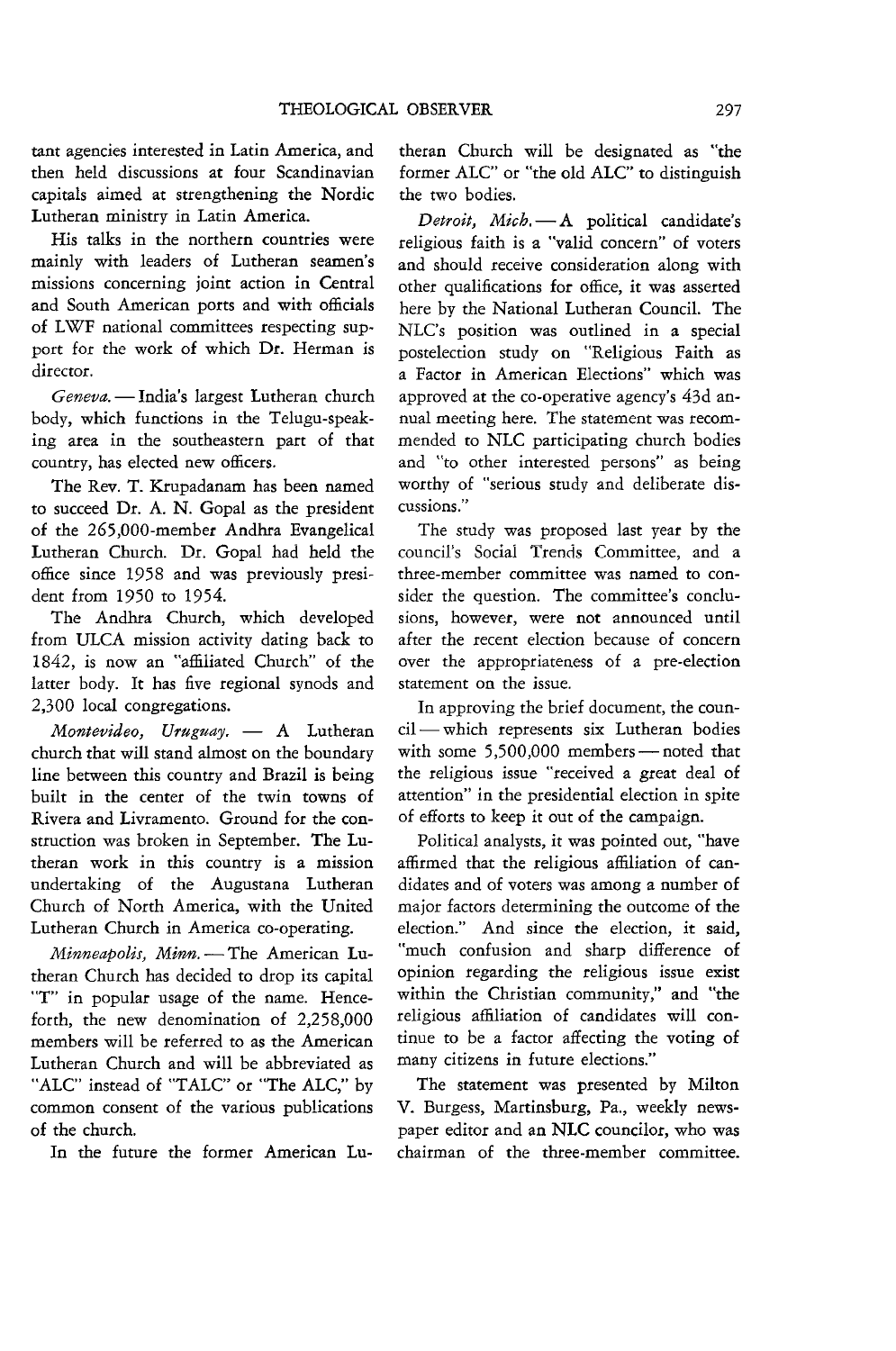The other members were Dr. Donald R. Heiges, dean of Chicago Lutheran Theological Seminary at Maywood, IlL, and Dr. O. H. Hove, former Evangelical Lutheran Church secretary and public relations director now supervising an old people's home in Minot, N.Dak.

The main conclusion reached by the committee was that the religious affiliation of a candidate "is a valid concern of the voter."

"But it has to be balanced," it said, "against all the qualifications of this candidate and the other candidates and should not be taken out of the context of the total political situation in which the voter has to make his decision."

"This places the responsibility exactly where it belongs," Mr. Burgess commented in presenting the statement. "No church or any other group has a right to tell an individual how to vote."

The statement said that a candidate "in a democratic order ... ought not to be opposed merely on the grounds of his religious affiliation without regard to his record or to his other qualifications." Such personal qualities as integrity, courage, wisdom and understanding, it added, "are essential for a candidate to deserve the support of church people," and his past record and that of his party should also be taken into account.

"Unless we are prepared to grant that religion, and in particular the Christian faith, is irrelevant to public life in the United States," it was said, "it will have to be admitted that the religious faith of any person will influence his private and public conduct to some extent."

Efforts to disclaim completely all relevancy of religious convictions to political life was called "regrettable" by the committee. "Such disclaimers," it said, "are a danger sign since they reveal that the 'image' of the church in the American mind is such as to make religion essentially irrelevant in those areas where the important decisions of our time are made."

Pointing out that a "multitude of pres-

sures" are exerted in the conduct of public affairs, the committee said, "It is naive to assume that a public officer's conduct of his public office would be exclusively determined by such religious loyalties."

Also termed "regrettable" was the fact that "some church people show concern about the qualifications of candidates only when high federal office is involved." State and local elections and primaries often are "just as important" in deciding policies and leadership in government, the committee said.

*Washington, D.C.* - Senator Warren C. Magnuson (D., Wash.) has introduced a bill to place religious activities at West Point under the Chaplains Branch of the U. S. Army, similar to what is now in effect at the other service academies.

Several Lutheran groups, over the past ten years, have endorsed proposals to discontinue civilian chaplains at West Point. These have included the National Lutheran Council, The Lutheran Church - Missouri Synod, the United Lutheran Church in America, and the former Evangelical Lutheran Church, now a part of the American Lutheran Church.

Senator Magnuson's bill calls for a repeal of the act of Feb. 18, 1896, which provides for a chaplain for the military academy. He introduced a similar bill in the last Congress; however, it was not acted upon.

West Point is the only one of four U. S. military academies where civilians serve as chaplains. The chaplains of the Naval Academy at Annapolis, Md., the Air Force Academy at Colorado Springs, Colo., and the Coast Guard Academy at New London, Conn., are commissioned officers of the Navy or Air Force Chaplain services.

Mr. Magnuson's bill was referred to the Senate Committee on Armed Services.

*Washington, D.C.* - National Lutheran Council opposition to government aid for nonpublic elementary and secondary schools was brought to attention in a statement issued here at a meeting of the Council's Division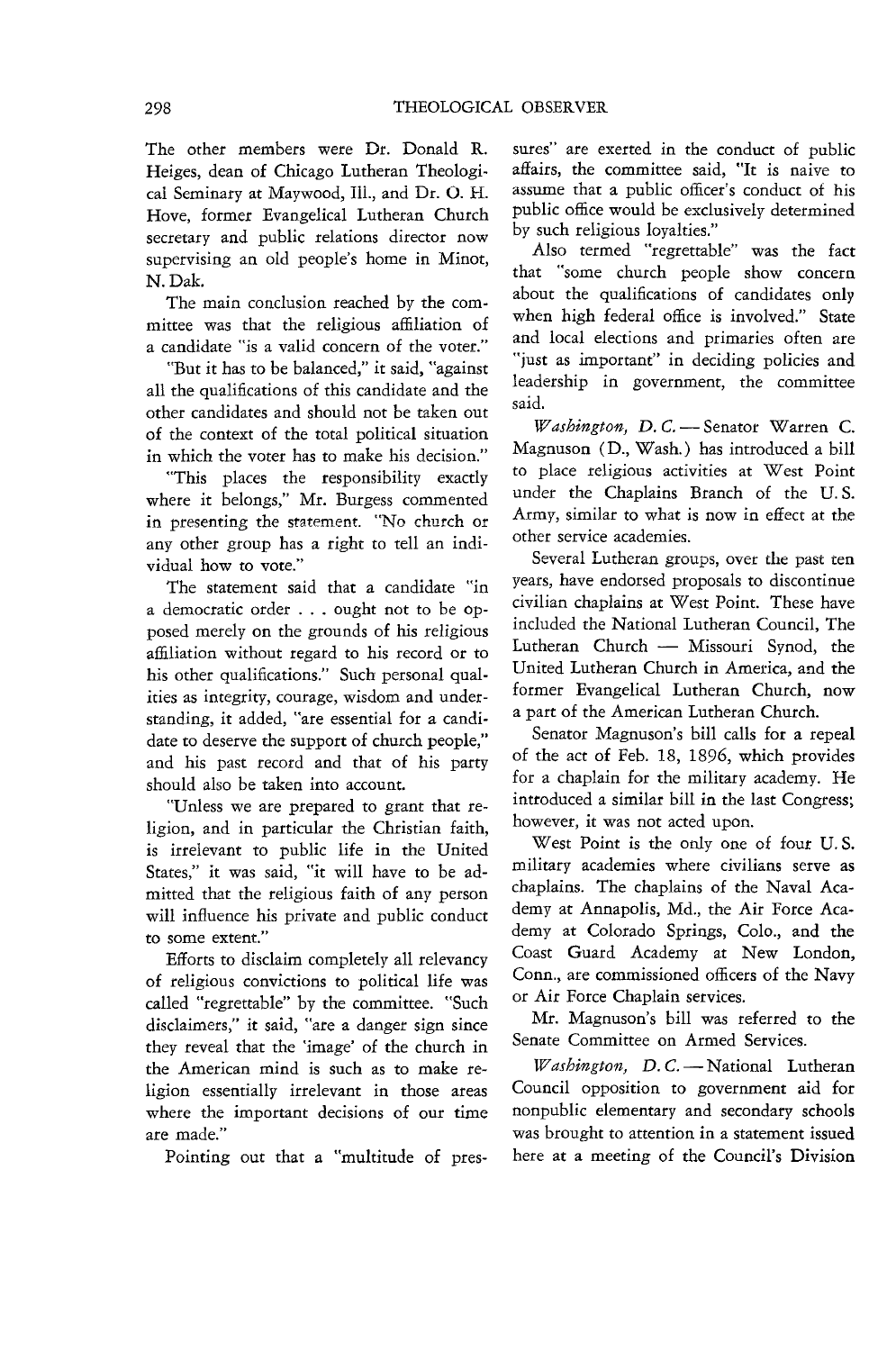of Public Relations. Members of the division committee, in session March 8 and 9, took note of current proposals to make loans or grants available to private and parochial elementary and secondary schools and pointed out that the NLC at its annual meeting in February 1960 had gone on record against similar proposals then being considered in Congress.

The NLC resolution stated:

*"Resolved,* That the National Lutheran Council views with concern the proposal made in connection with legislation currently before the Congress which would authorize loans to non-public elementary and secondary schools for the construction of school buildings, on the basis that:

"a) Such government aid previously given to colleges and universities operated by religious groups has been considered by many as a borderline practice in proper relation between church and state, but government aid for the construction of church-operated schools at the elementary and secondary level is clearly a form of tax support for sectarian instruction; and

"b) The availability of such aid to nonpublic schools would facilitate with public funds the establishment of racially segregated private schools as an alternative to integration in the public schools."

"It is clear from this resolution," said Dr. Philip A. Johnson, NLC public relations secretary, "that the Council stands in opposition to the proposals now being advocated which would authorize loans or grants to non-public elementary and secondary schools. While advocating the right of any religious group to establish and maintain its own schools, it should be emphatically emphasized that the existence of such schools does not in any way constitute a claim on public funds either for grants or loans or for salaries of teachers and administrators. Obviously the extension of public grants or credits to private or parochial schools would raise grave questions of constitutionality, since it would clearly be a form of tax support for sectarian instruction."

"It would also constitute an invitation to sectarian groups to expand their schools beyond their ability to support them, and would encourage other groups to establish schools either for sectarian instruction or to preserve racial segregation, thereby also weakening our traditional American public school system."

"Therefore, any bills or amendments in the Congress which would authorize public funds for non-public primary or secondary education would not be in the best interest of our nation."

The NLC action last year was prompted by Senate consideration of an amendment to an education aid bill which would have granted construction assistance to private and parochial elementary and secondary schools. The amendment was defeated before the NLC's annual meeting adjourned; however, Lutheran leaders expressed concern that similar measures would again be introduced.

*Stuttgart, Germany.* - Ways to keep track of German Lutherans who emigrate overseas were explored during an II-day visit to this country on behalf of the Lutheran World Federation Department of World Service by the department's senior representative in Austria, the Rev. Eugene Ries.

It has been estimated that some 36,000 Lutherans emigrate abroad from Germany each year. Half of these go to the United States, a third to Canada, 5,000 to Australia, and the other 1,000 to other countries.

Since pastors of this country's very large congregations cannot keep well informed on their parishioners who emigrate, part of Pastor Ries' task was to look into other possible channels for getting such names and addresses.

To this end he visited consulates and shipping agencies in Hamburg, Bremen, Frankfurt, Berlin, and Munich, besides conferring